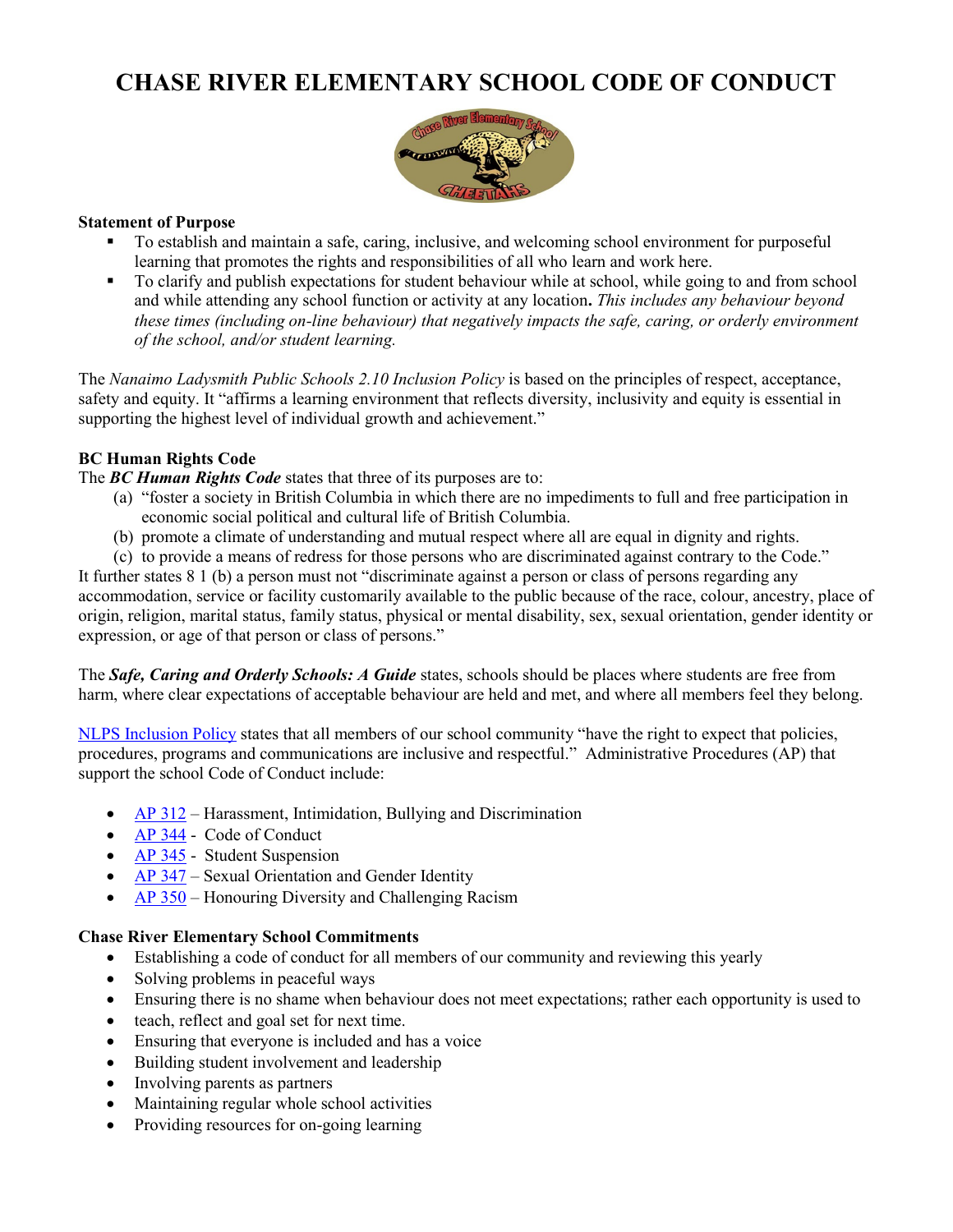# **CONDUCT EXPECTATIONS**

**Acceptable Conduct** refers to socially responsible behaviours that help to make the school a safe, caring and inclusive environment including:

- Contributing to the school community
- Solving problems in peaceful ways
- Valuing diversity
- Defending human rights
- Respectful interactions with students, staff and community members
- Speaking up and reporting incidents that demean others or threaten the personal or emotional safety of individuals or groups
- Respect the law as it applies to yourself and others
- Respect self, others and our environment
- Help to make the school a safe, caring and orderly place
- Act in a manner that brings credit to the school

**Unacceptable Conduct** refers to behaviour that interferes with the safe and orderly environment of the school, either person-to-person basis or through social media, including, but not limited to:

- Engaging in incidents of harassment, intimidation, bullying or discrimination
- Interfering with the learning or orderly environment of the school or function
- Verbal threats of harm, swarming
- Illegal acts such as: theft or damage to property, possession or distribution of an illegal or restricted substance, possession, use of a weapon, or physical violence.

## **School Attire Expectations**

## Based on [Nanaimo-Ladysmith Public Schools AP 352](https://www.sd68.bc.ca/wp-content/uploads/Administrative-Procedures/300/AP-352-School-Attire-Expectations.pdf)

The Board recognizes that decisions about dress reflect individual expression of identity, sociocultural norms, and economic factors and are intensely personal.

- The Board supports the full inclusion of transgender and/or gender non-binary students, staff and visitors, and honours gender diversity regarding other gender non-conforming clothing choices.
- School attire should be respectful of oneself, others, and the expectations of the school, requiring ongoing education and dialogue within the school community.
- Although there is the freedom for students to attend school and school related functions in attire of their choice it is under the conditions that the choice:
	- o Conforms with established health and safety requirements for the intended activity,
	- o Is absent of text or graphics that:
		- promote any illegal substances—including those controlled for minors,
		- display offensive language or images,
		- **Exercise** any form of discrimination; and
		- reinforce or increase marginalization or oppression of any group based on
		- race, sex, gender identity, gender expression, sexual orientation, ethnicity,
		- religion, cultural observance, household income, body type, and size.
- It is the Board's expectation that students will "dress in a manner which reflects purpose, decorum and cultural respect."
	- o **Purpose**  intention, function, relevancy: Clothing should reflect the purpose for which it will be used; *i.e.: unencumbering clothes for the gym, swim apparel is for swimming/beach*.
	- o **Decorum**  appropriateness, standards of an environment/place: Staff and students wear attire that is consistent with the expectations of a place of learning*; i.e.: attire should not physically interfere with a person's ability to learn or work.*
	- o **Cultural and/or Religious Respect**  conventions of attire/behaviour/expectations awarded to certain groups: traditional cultural attire should be respected and worn as deemed appropriate by the groups to which it belongs; *i.e.: schools must attempt to accommodate diverse cultural attire in all circumstances.*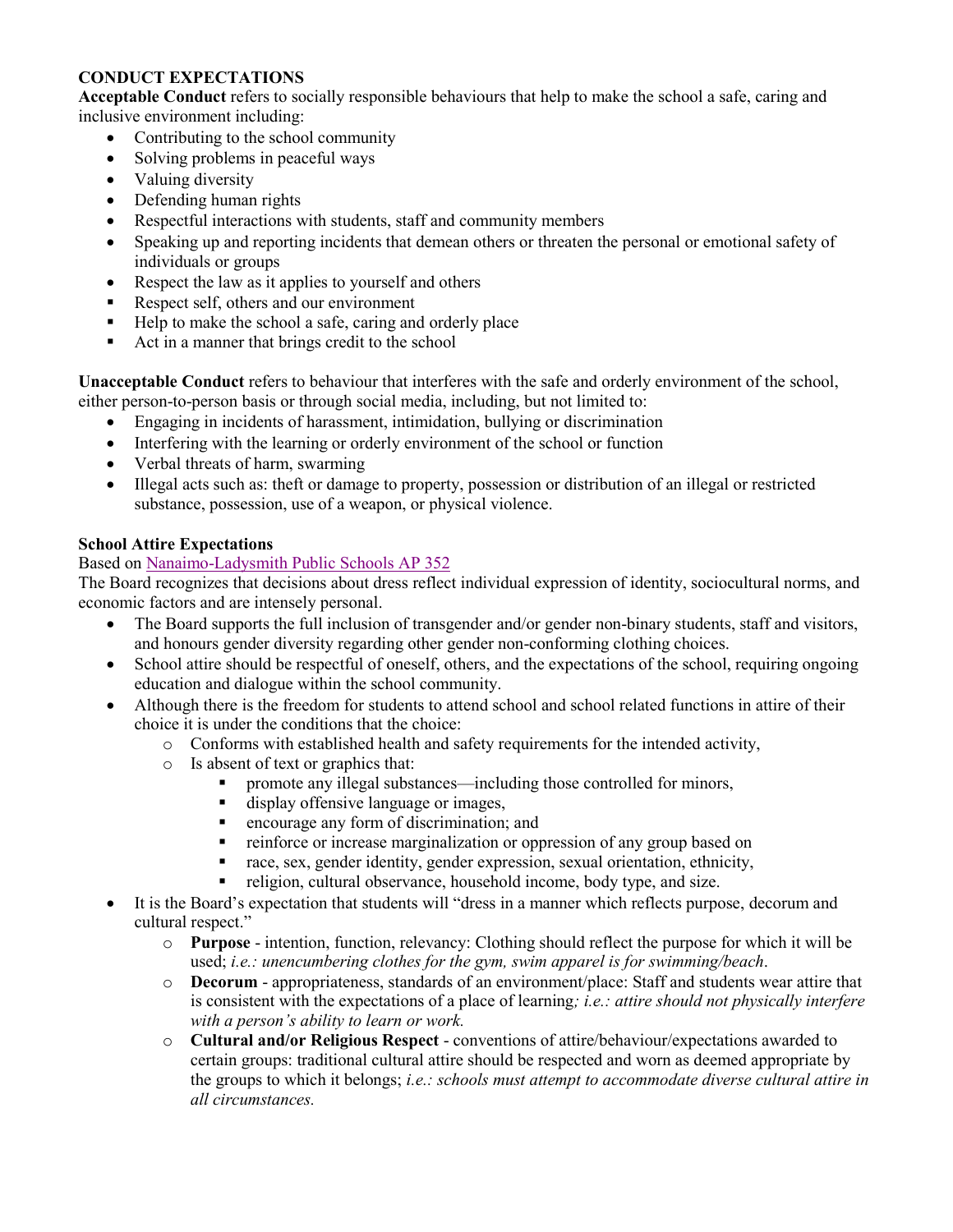## **Rising Expectations**

As students progress through school, they continue to develop and mature. It is expected their level of selfdiscipline and personal responsibility will increase based on their individual development. Expectations and consequences rise throughout their development. The expectations are educative, preventative and allow for many opportunities to teach the same social skill in a variety of ways. The bar of expectations is raised through adult modeling of socially responsible behaviours, recognizing students in their positive moments and increasing parent awareness to increase community involvement and support.

## **Consequences**

NLPS Inclusion Policy States: "The Board expects that all students, staff, and members of our school communities will adhere to a code of conduct that is *educative*, *preventative* and *restorative* in practice and response."

#### **Restorative Practices**

- focus on creating conditions for students to learn self-discipline, fix mistakes and return to the group/class/school strengthened.
- address the needs of all those who have been harmed in a meaningful way.
- respond to the harm are meaningful in addressing the needs of all involved
- help students reclaim their self-esteem through self-evaluation, personal effort and restitution
- provide opportunities to model leadership
- emphasize the importance of positive relationships in building community and,

 speak to the obligation we all have to each other to move towards wholeness, restoration and belongingness. Participating in a meaningful consequence and may include:

- a 'do over' opportunity
- face to face meetings to address the harm done
- group or classroom circles to restore equity, balance and respect
- an act of service to make a positive contribution to the class, school or community
- school/community support to learn and practise problem solving or conflict resolution strategies
- reflective/think process that includes the opportunity to create a plan to restore the harm done

**NLPS AP 344** – Code of Conduct states: "Students with identifiable special needs might be unable to comply with some aspects of a Code of Conduct due to having a disability of an intellectual, physical, sensory, emotional or behavioural nature. Students with special needs may require special consideration in the selection of appropriate interventions to ensure that they are not subject to disciplinary or intervention measures that are directly or indirectly related to their special need."

## **Student Suspension**

Discipline measures used with students should be viewed in the context of helping students achieve intellectual and social development. The purpose of suspension, or any discipline strategy, should be to meet these provincial goals and to develop self-reliant adults. Used judiciously, suspension can have positive effects, including:

- ensuring the safety of everyone in the school community.
- assigning clear consequences for a range of serious breaches of the code of conduct.
- providing the time for planning support for behaviour change.
- promoting collaboration among family, school, and other community services to solve problems.

Refer to **[AP 345 Student Suspension](https://www.sd68.bc.ca/wp-content/uploads/Administrative-Procedures/300/AP-345-Student-Suspension.pdf)**

## **Notification**

School administration may advise other parties or agencies of serious breaches of the code of conduct depending on the severity and/or frequency of misconducts and the impact on others and/or the school community. Illegal acts will be reported to the RCMP and/or the District Administration to develop a safety plan that will include the components of education, prevention and restorative action.